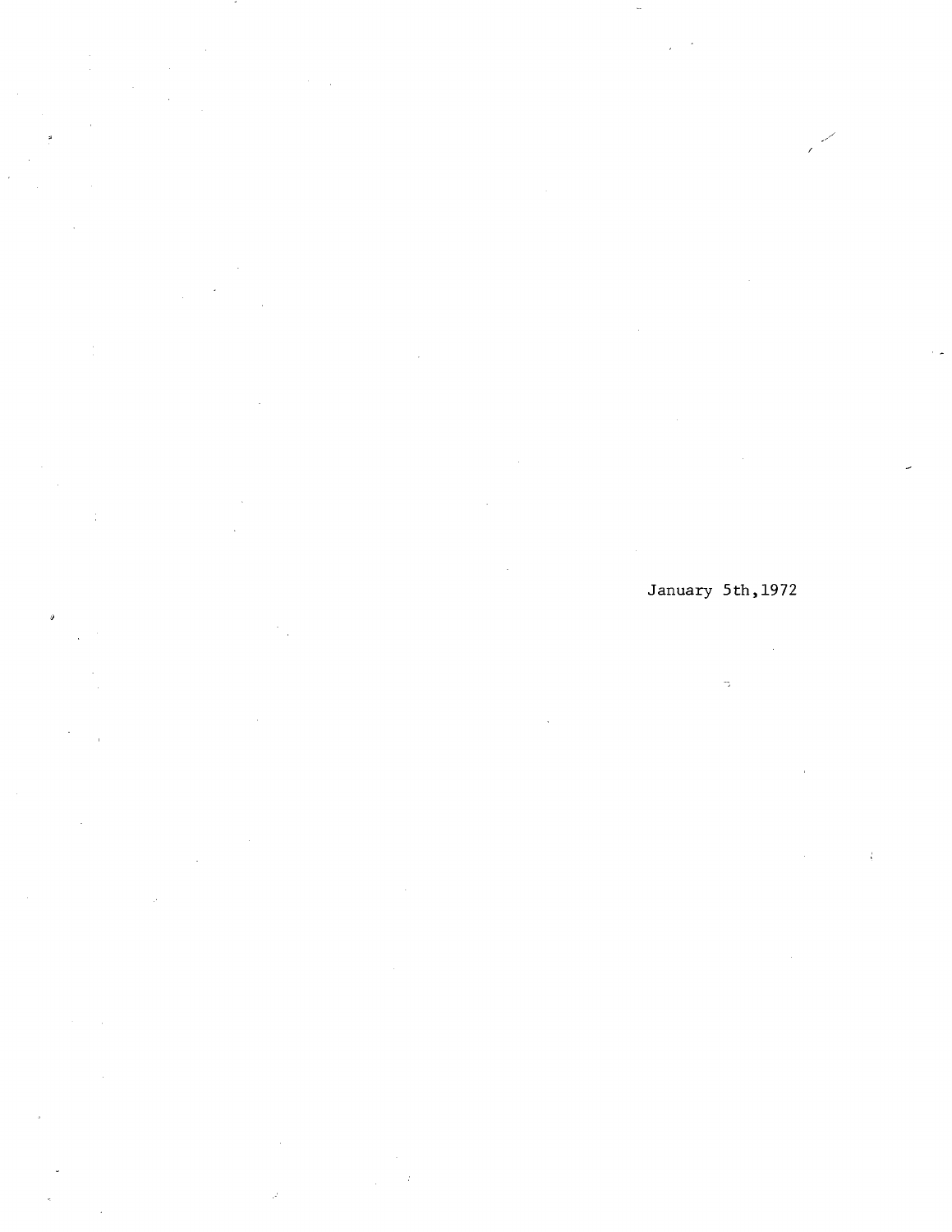### THE UNIVERSITY **OF MANITOBA**

# **Inter-Departmental Correspondence**

DATE December 15, 1971

# TO ALL SCIENCE EXECUTIVE MEMBERS

**FROM** Mr. G. Richardson, Secretar

**SUBJECT:** 

The ninth and tenth meetings of the Executive Committee of Faculty Council have been scheduled for Wednesday, January 5, 1972 and Friday, January 7,1972 at 2:40 p.m. in the Faculty Conference Room, 250 Allen Building.

### AGENDA

'1. Minutes of the last meeting.

?2. Matters arising therefrom:

- precise description of the David Renfrew Petrie Memorial Medal as received from the Awards Office.

- '3. Communications.
- 4. Departmental comments on lower limits to class size in courses given by Summer and Evening Sessions (Chairman's letter to Secretary of Senate).
- $\checkmark$  5. Report of the Committee on Selection (Davis' Report).
	- 6. Proposal to Senate by UMSU Class Representatives.
- 7. Terms of Reference Committee on Student Standing (material attached).
- 8. Establishment of a Disciplinary Unit in Science (material attached).
	- 19. Discussion of Faculty Council's motion: "that the Executive Committee decide how the Faculty will arrange the Festival with the students."
	- 110. Faculty spokesman of Senate.
	- /11. Letter from Professor G. Gratzer proposing:
		- procedure for electing members of the Executive Committee and Science Senators.
		- (ii) new distribution of Faculty Council minutes.
	- /12. Consideration of a Faculty representative on the Manitoba Research Council.
		- 13. Other Business.

GR:wac Encls.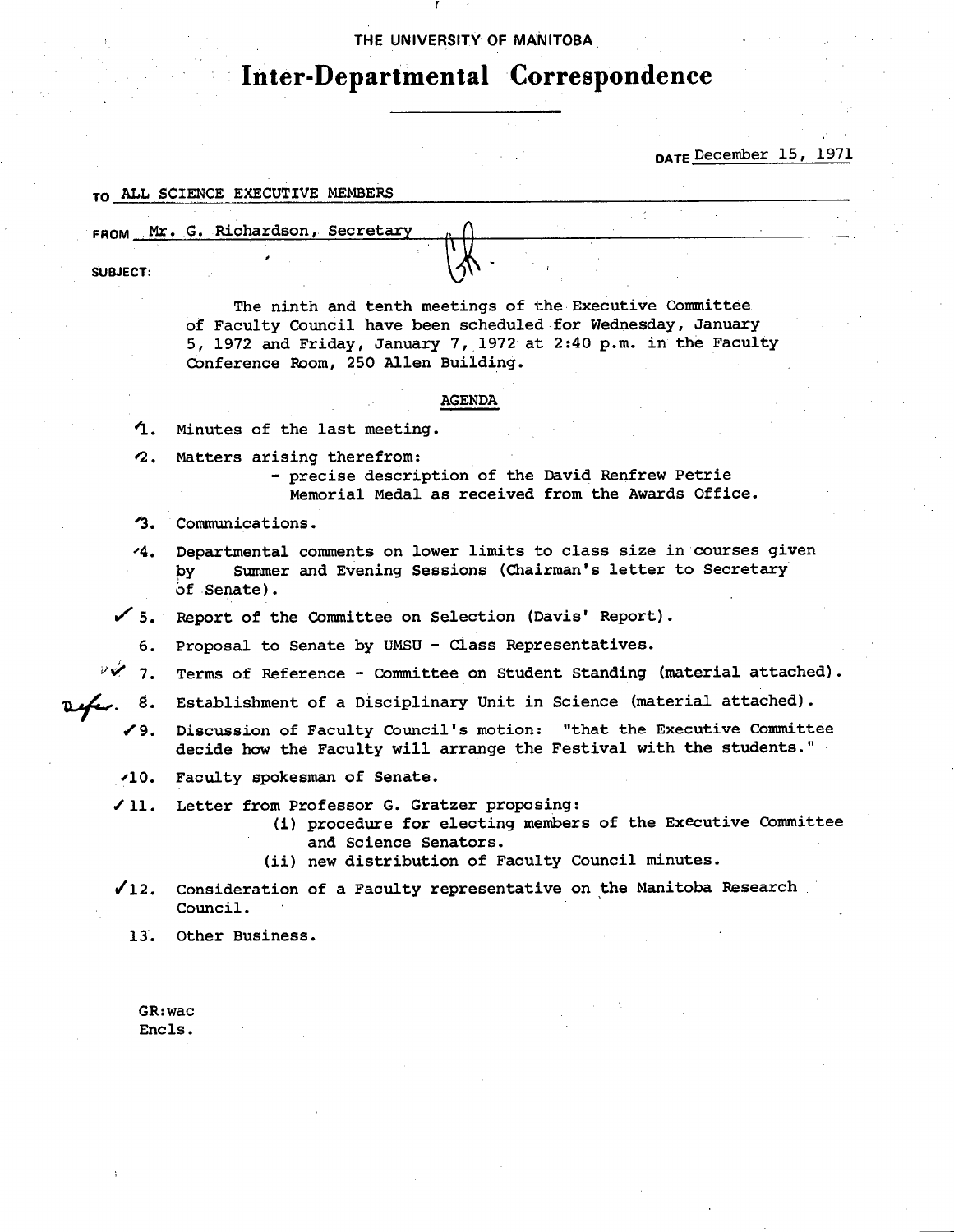Minutes of the *ninth* meeting of the Executive Committee of Faculty Council, held in the Faculty Conference Room, 250 Allen Building on Wednesday, January 5, 1972 at 2:40 p.m.

Members Present: Dr. R. D. Connor; Chairman, Drs. M. Kettner, P. K. Isaac, J. Reid, J. Vail, J. Svenne, G. Dunn, G. Woods, Mr. D. Sutherland. (9) G. Richardson, Secretary. Regrets: Drs. G. Losey and I. Cooke.

### 1. Minutes of the Last Meeting.

The minutes of the eighth meeting, duly circulated, were approved. Reid (Svenne).

### II. Matters Arising Therefrom.

The Secretary read the description of the David Renfrew Petrie Memorial Medal as supplied by the Awards Office. It was noted that the medal and prize of \$25.00 were awarded to the student obtaining the highest standing in any three honours courses in third year honours Chemistry. The description went on to state that the marks of the recipient of the award should not be less than 80%.

It was pointed out by Dr. Svenne that the requirement of 80% was out-dated as the official marking system of the University was now the alphabetical system. The Chairman also noted that there was still some ambiguity in the description in that it was not entirely clear whether or not the courses had to be honours Chemistry courses or merely honours courses in the Chemistry program, i.e. an honours Mathematics or Physics course etc.

It was suggested by the Committee that the Secretary write the Awards Office, pointing out the 80% attainment figure and this ambiguity and request them to meet with the Science Student Association to revise and up-date the description.

2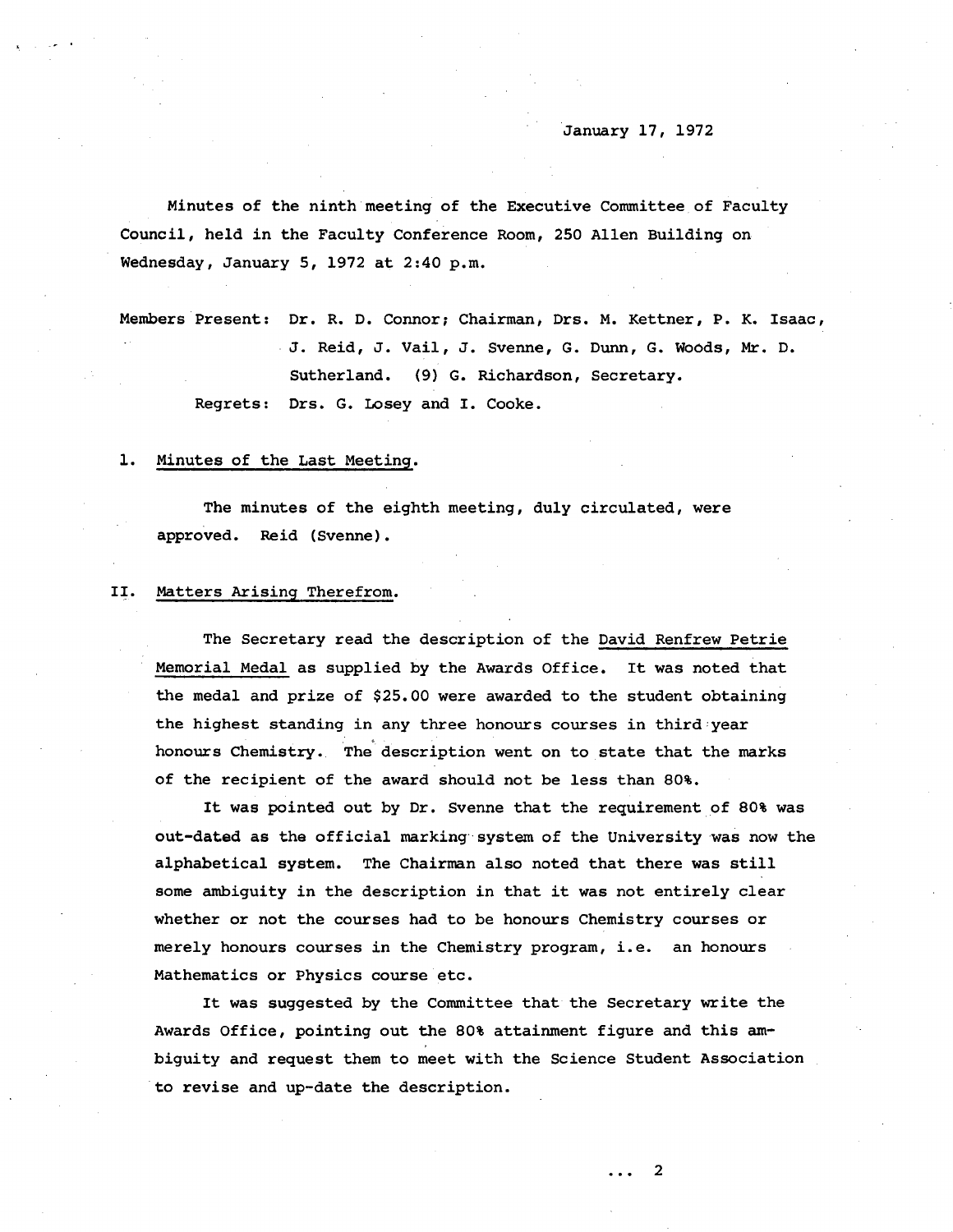## 111. Communications.

There were no communications.

### IV. Lower Limit to Class Size.

The Chairman explained that at the seventh meeting of the Executive Committee he had been requested to draft a letter for Senate, giving the Science department's rationale behind their replies on lower limits to class size. The letter was to be presented to the Executive at a subsequent meeting for their approval. At the same time the Chairman was to contact the Science departments regarding their feelings on the low enrolment in Summer and Evening Sessions courses.

-2-

The Chairman noted that both these requests had been seen to; the draft letter had been distributed to the members and the replies from the departments collected.

A summary of the replies to the questions posed was as follows: Question 1. Do you feel that it should be possible to cancel a

> course because of low enrolment, if the course was advertised in the Summer and Evening Sessions Calendar and is part of the five-year program project?

> > $YES - 7$  $NO - 3$

Question 2. Do you feel that Science departments should have more say in what courses are offered in the Summer and Evening program?

$$
YES - 2
$$
  
NO - 3  
NO REPLY - 5

Question 3. Do you feel that once courses are advertised in our Faculty Calendar we are committed to give the course regardless of what the enrolment for

that course might turn out to be?  $VFC = 1$ 

$$
\mathcal{L}_{\mathcal{A}} = \mathcal{L}_{\mathcal{A}}
$$

$$
NO - 6
$$

Qualified Answer - 3

3  $\overline{1}$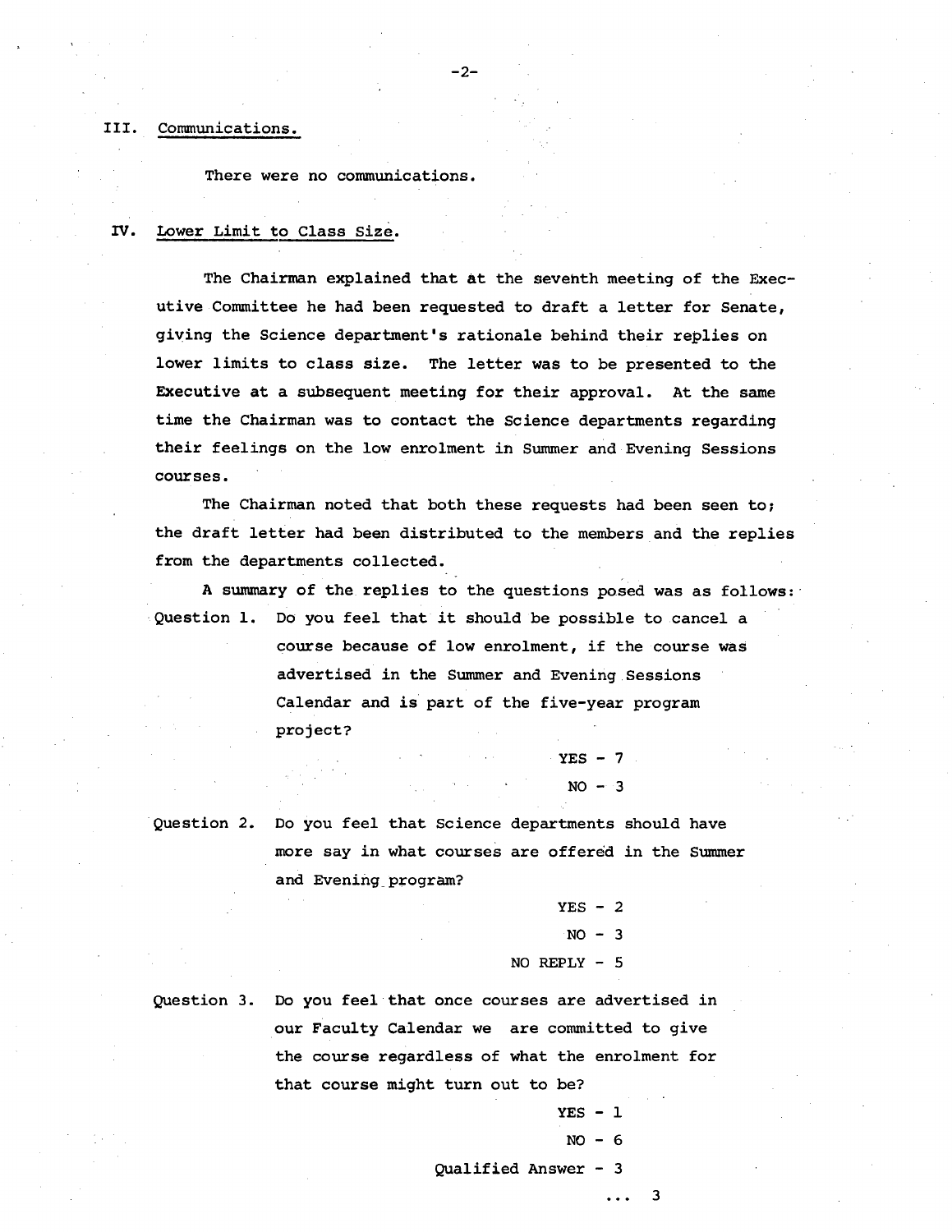In the discussion that followed the Chairman pointed out that whereas the University receives a certain sum of money per student enrolled in the regular day session from the University Grants Commission, it receives nothing for those students taught in the Summer and Evening Sessions. The Department of Summer and Evening Sessions was supposedly a self-funding organization with the money collected going to pay the costs of instructors, demonstrators, and office staff. However, there were some expenses such as supplies drawn from the departmental stores and overhead expenses that were not paid for by Summer and Evening Sessions and these were picked up by the departments.

Staff who taught Summer and Evening Sessions courses were paid an additional sum for this as it was considered extra work above the regular duties of the normal day session.

It was pointed out by Dr. Vail that potential conflicts exist where day session instructors were required to teach their courses during the evening because of heavy enrolments or time-table problems and were not paid the evening stipend. He also felt that because payment of the Summer and Evening stipend constituted payment for extra work, it fell into the category of consulting, thus he requested that the Dean ensure that the Chairman of the Faculty Committee on Consulting be made aware of this and asked to consider the matter.

The Chairman stated that it was the feeling of the Summer and Evening Sessions that on the average an enrolment of 27 students/ course was required in order to cover the costs of offering a single course during the summer or evening session. A letter from Dean Cooke on this subject proposed that a possible lower limit of 25 be put on courses offered. Dr. Reid was of the opinion that no specific figure could be given as the lower limit because there could always be circumstances where this figure would not be appropriate. He gave as an example the ecology course given at the Delta Marsh this past summer where the enrolment/section was purposely set at 15 simply because it was impossible to handle more with the existing facilities.

Dr. Vail added that to a large extent summer courses were given to teachers wanting to further their training and it would be unfair of the University to put limits on such courses. He also felt that the summer courses were somewhat inferior to the regular day courses

4

-3-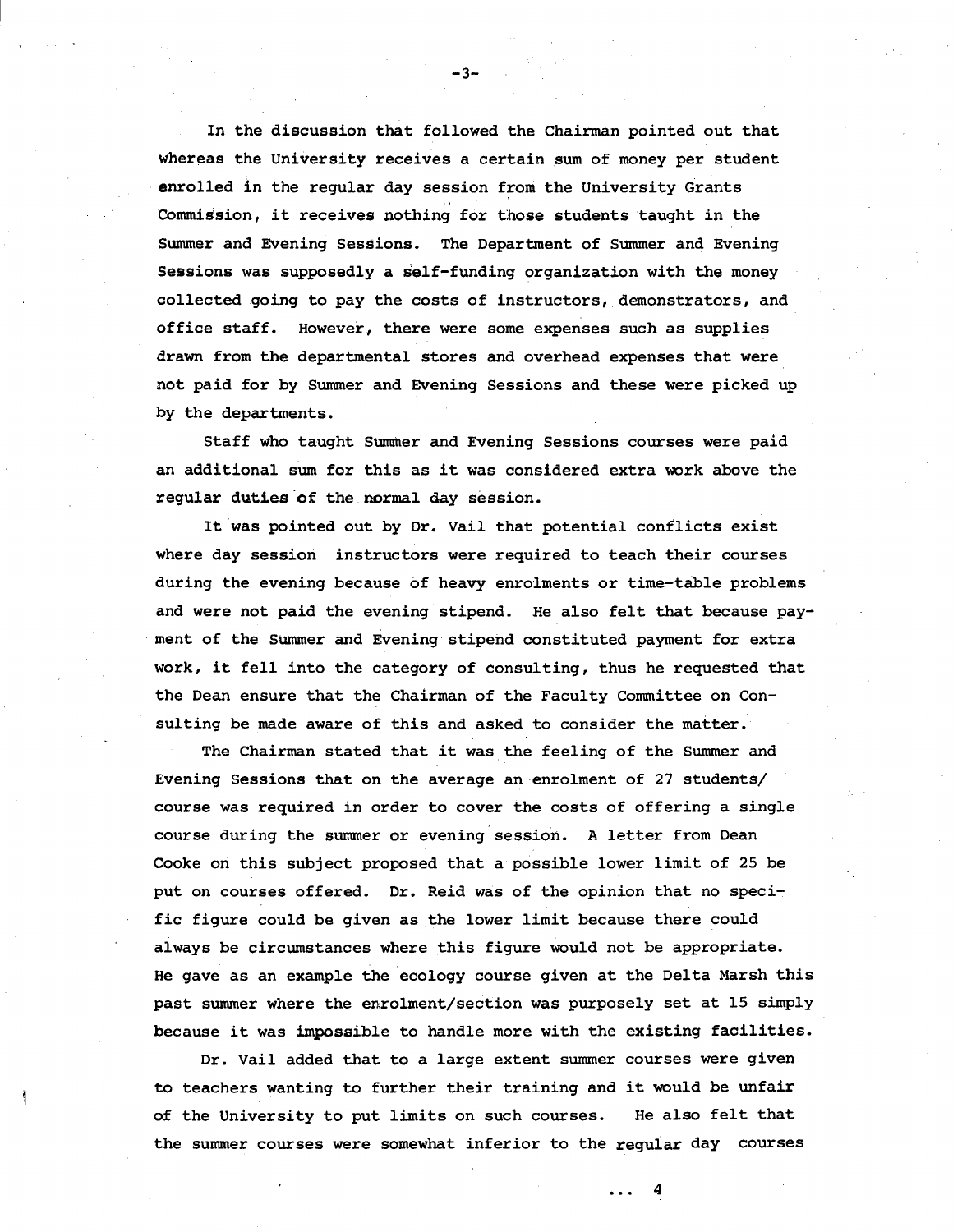in that the total contents of the course were crammed into 6 weeks as compared to 25 weeks during the regular session. It was the Chairman's feeling that such a time constraint was more hindering to Arts courses than Science ones and that the concentration of the work into periods of two hours each day enabled the instructor to cover the full course in the restricted time. Where mature reflection was needed as in Philosophy such a condensed offering may not be appropriate.

-4-

Dr. Vail stated that when an instructor is asked to take on the task of teaching a summer or evening course, his regular duties at the University, i.e. teaching, research, administration work were disrupted and reduced and that in the long run this could be detrimental to him in terms of salary increases and promotion. He felt that all courses given by the University should be of the same category.

In concluding Dr. Vail felt that Senate should be asked to study this problem further and he proposed the following motion (Dunn):

"that the Executive Committee recommends to Senate that they consider the question of integrating Summer and Evening Sessions into the regular University program."

> Carried nem. con.

At this point Dean Connor left the meeting and Dean Isaac assumed the Chair.

A brief discussion followed on the idea that evening courses should have to be justified by reasons other than enrolment before they could be offered. It followed, however, that if such a procedure was adopted for evening courses the same would have to apply to winter courses; this was not desired at this time.

With regard to the Chairman's letter to Senate, it was agreed that it covered all the points satisfactorily. It could be expanded' in like vein to include Summer and Evening Sessions so, it was moved by Vail (Reid):

"that the letter be revamped by the Chairman to include the comments on Summer and Evening Sessions."

> Carried Unanimously

> > 5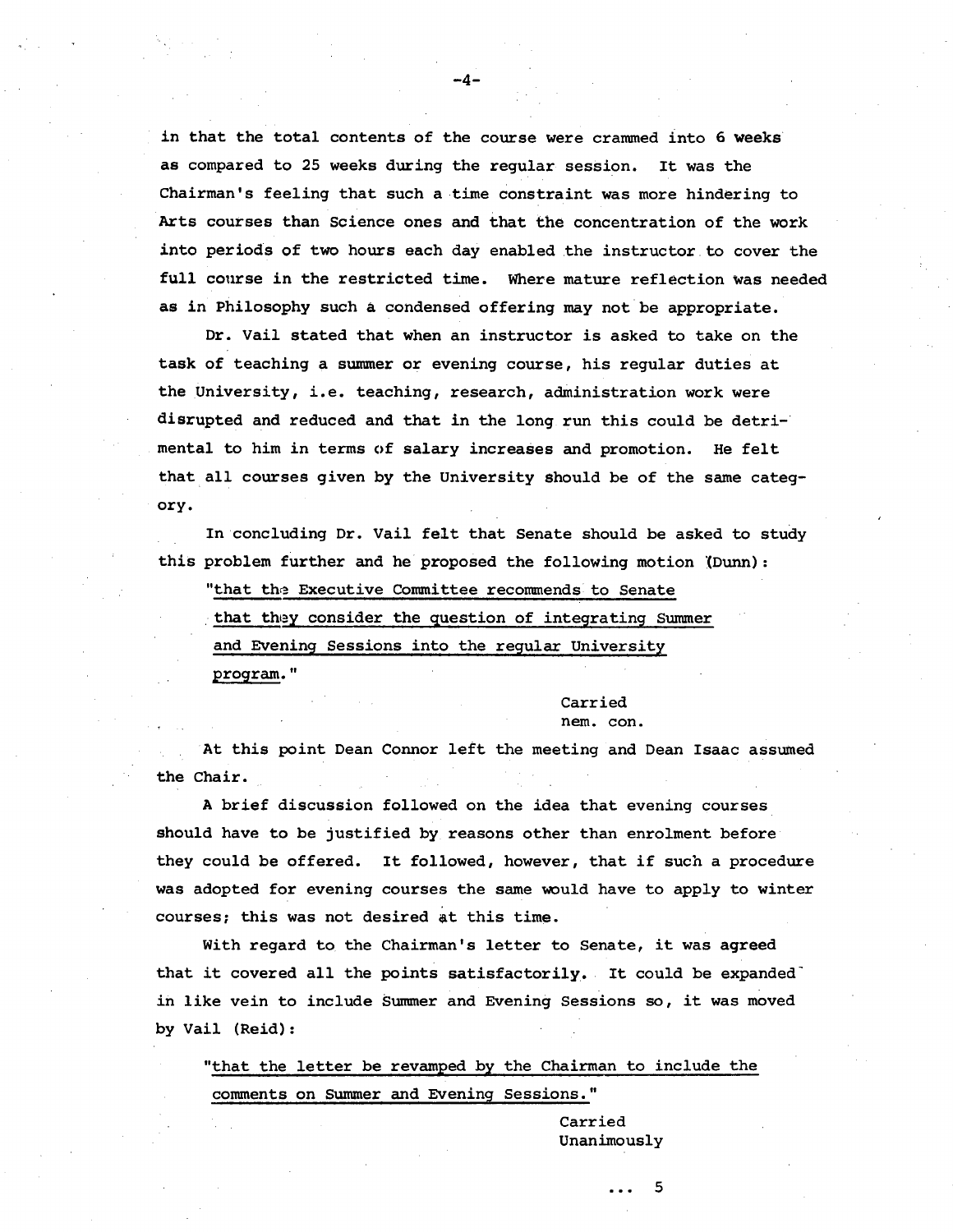It was agreed that the revised letter need not be shown to this Committee before forwarding to Senate.

-5-

Dean Connor assumed the Chair at this time.

### Faculty Spokesman. x.

The Chairman asked Dean Isaac to speak to this matter.

The suggestion that each Faculty have a spokesman who would report back to the Faculty on Senate's action during its meetings, arose from Senate's concern over the apparent lack of communication between itself and the general faculties. Current means of information transfer, i.e. minutes in the Library and outlines of Senate meetings in the Bulletin were inadequate and to supply all staff copies of the agendas and minutes would be an extremely onerous and expensive task. However, Dean Isaac stated that whereas smaller faculties could easily pick out the items of interest and relevance and speak on them, for the larger faculties such as Arts and Science practically every item discussed in Senate had some importance to them and it would be almost impossible to discuss them all at Council meetings.

 $D$ r. Vail agreed that it would be useful for Council to be informed on Senate's actions and suggested that each Council meeting have a five minute item on the agenda in which one of the Science Senators would select topics which he felt were interesting and important to Science and report on these. He felt that if the Science Senators took turns doing this and if the time allowed for reporting was adhered to, the task would not become too involved.

The Committee requested the Chairman to approach the Science Senators at their next meeting to see if they would be willing to do this.

### Letter from Dr. Gratzer. XI.

The Chairman explained that he had received a letter from Dr. G. Gratzer in Mathematics which outlined a procedure for proposing nominees for membership to the Executive Committee and Senate that he would like to **see** followed. Dr. Gratzer proposed that nominations were made in advance of the meeting and signed by a seconder. Information on the nominees background would be provided in writing, either by the nominee or the nominator and distributed to all council members

. . . 6